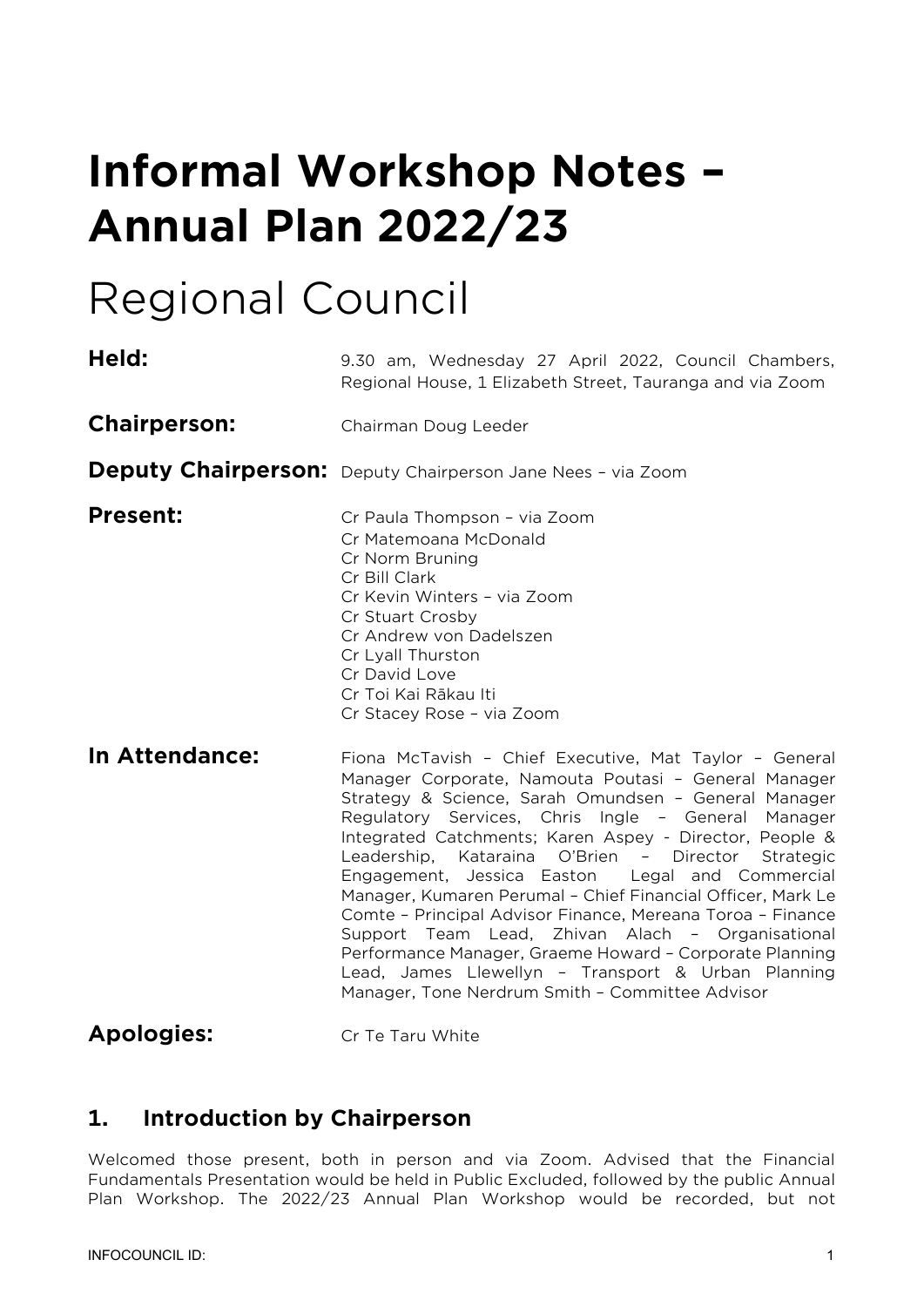livestreamed, and the recording would be made available on Council's YouTube channel afterwards [\(100\) Bay of Plenty Regional Council -](https://www.youtube.com/watch?v=EIQDvm121jk) Annual Plan Workshop - 27 April 2022 - [Zoom Recording -](https://www.youtube.com/watch?v=EIQDvm121jk) YouTube

**The table below sets out the general subject of each paper to be considered while the public is excluded from the proceedings of this workshop, the reason for excluding the public, and the specific grounds under section 48(1) of the Local Government Official Information and Meetings Act 1987 for excluding the public:**

| <b>Item</b><br>No. | Subject of<br>each paper<br>to be<br>considered | Reason for excluding the public in<br>relation to each paper                                                                                                                                                                                                                                                                                                                                                                                                                                                        | <b>Grounds under</b><br>Section 48(1)<br>for excluding<br>the public             | When the<br>paper can be<br>released into<br>the public |
|--------------------|-------------------------------------------------|---------------------------------------------------------------------------------------------------------------------------------------------------------------------------------------------------------------------------------------------------------------------------------------------------------------------------------------------------------------------------------------------------------------------------------------------------------------------------------------------------------------------|----------------------------------------------------------------------------------|---------------------------------------------------------|
| 1                  | Financial<br>Fundamentals<br>Presentation       | Withholding the information is<br>necessary to enable any local<br>authority holding the information to<br>carry out, without prejudice or<br>disadvantage, commercial activities;<br>Withholding the information is<br>necessary to maintain the effective<br>conduct of public affairs through the<br>free and frank expression of opinions<br>by or between or to members or<br>officers or employees of any local<br>authority, or any persons to whom<br>section 2(5) applies, in the course of<br>their duty. | 48(1)(a)(i)<br>Section 7<br>(2)(h);<br>48(1)(a)(i)<br>Section 7<br>$(2)(f)(i)$ . | To remain in<br>public<br>excluded.                     |

1.00 pm – The Workshop **reconvened** following the Public Excluded section.

# **2. Workshop Papers**

## **2.1 Annual Plan Workshop Presentation**

*Presentation - Annual Plan Workshop - 27 April 2022: Objective ID A4093882* [⇨](../../../RedirectToInvalidFileName.aspx?FileName=RCW_20220427_MAT_3536.PDF#PAGE=2) This presentation covered each item of the workshop.

## **2.2 Budget Update**

Mat Taylor – General Manager Corporate provided a brief outline of the paper.

#### **Guidance Provided by Councillors:**

**Noted** the updated estimates for the Draft Annual Plan 2022/23, the forecast reserves use, and rates impacts for the next iteration of Draft Annual Plan 2022/23, due to be presented at the 18 May 2022 deliberations.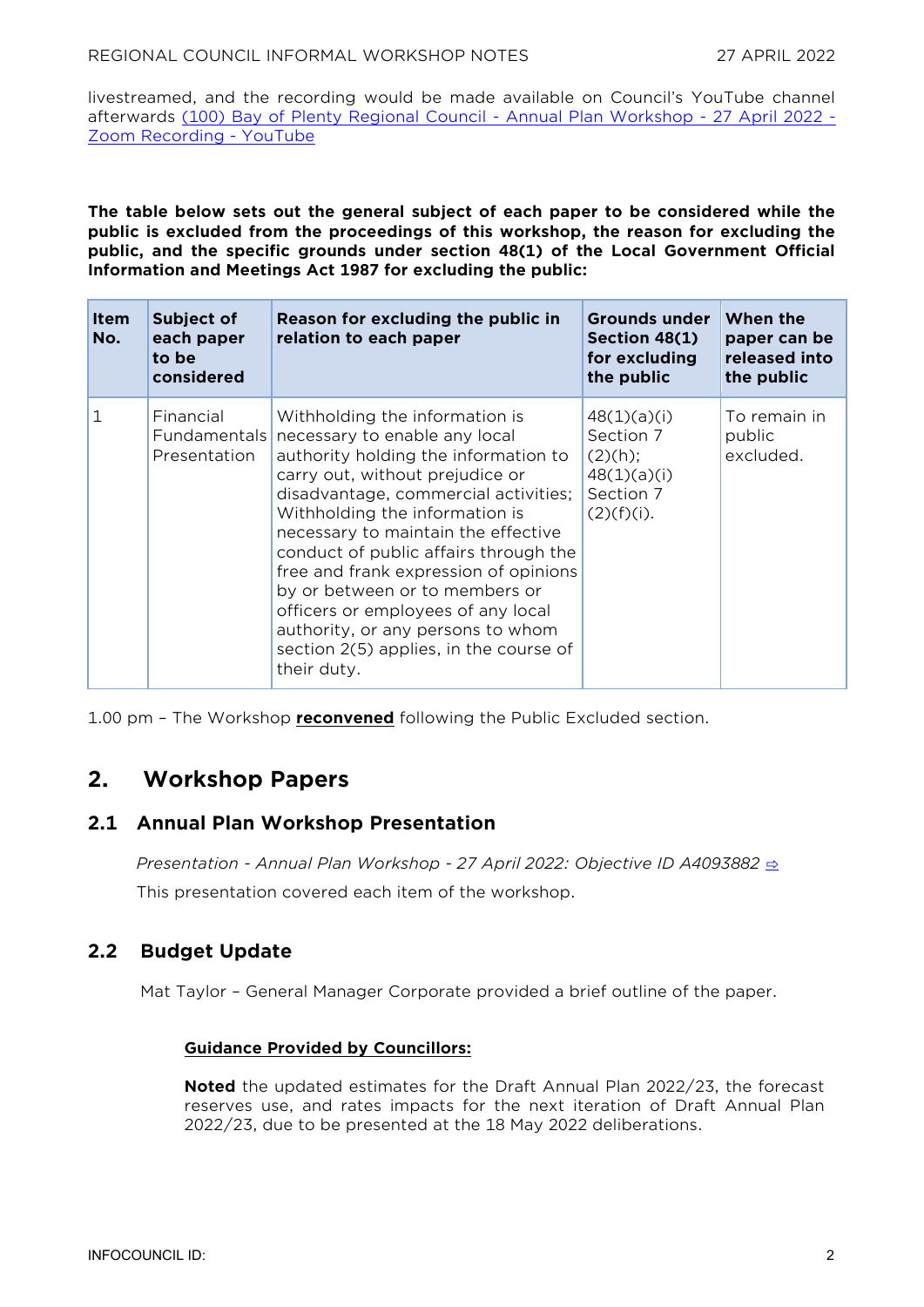## **2.3 Annual Plan and Long Term Plan Decisions and Implications**

Presented by Zhivan Alach – Organisational Performance Manager, Karen Aspey - Director, People & Leadership and Graeme Howard – Corporate Planning Lead.

#### **Key Points:**

• Provided a recap of the guidance provided to date.

#### **Guidance Provided by Councillors:**

**Noted** the implications of previous decisions made, and guidance given, over the past year in relation to the Annual Plan and Long Term Plan.

## **2.4 Financial Efficiencies Achieved by Council**

Presented by Zhivan Alach – Organisational Performance Manager, Karen Aspey - Director, People & Leadership, and Graeme Howard – Corporate Planning Lead.

#### **Key Points/in Response to Questions:**

- There was a high level of focus on fostering leaders within the organisations, i.e. to recruit; retain and develop
- Covid-19 had accelerated how the organisation was working, e.g. working from home; audio visual meetings and reduction in travel
- There needed to be a balance between work from home and work in office
- Although challenging to achieve tangible measurement in efficiencies with increased working from home, anecdotal evidence indicated increased efficiencies when there was a good balance between personal/professional life
- Council's culture and staff opportunities was a significant component in the relatively low staff turnover.

#### **Guidance Provided by Councillors:**

**Noted** the information contained within this paper regarding financial efficiencies achieved in the recent past.

### **2.5 Draft Annual Plan 2022/23 - Proposals for increases in expenditure**

Presented by Yvonne Tatton – Governance Manager, Sarah Omundsen – General Manager Regulatory Services, Namouta Poutasi - General Manager Strategy & Science, James Llewellyn – Transport & Urban Planning Manager

#### **Key Points:**

• Clarified that the additional funding required for the 2022 election was \$285,530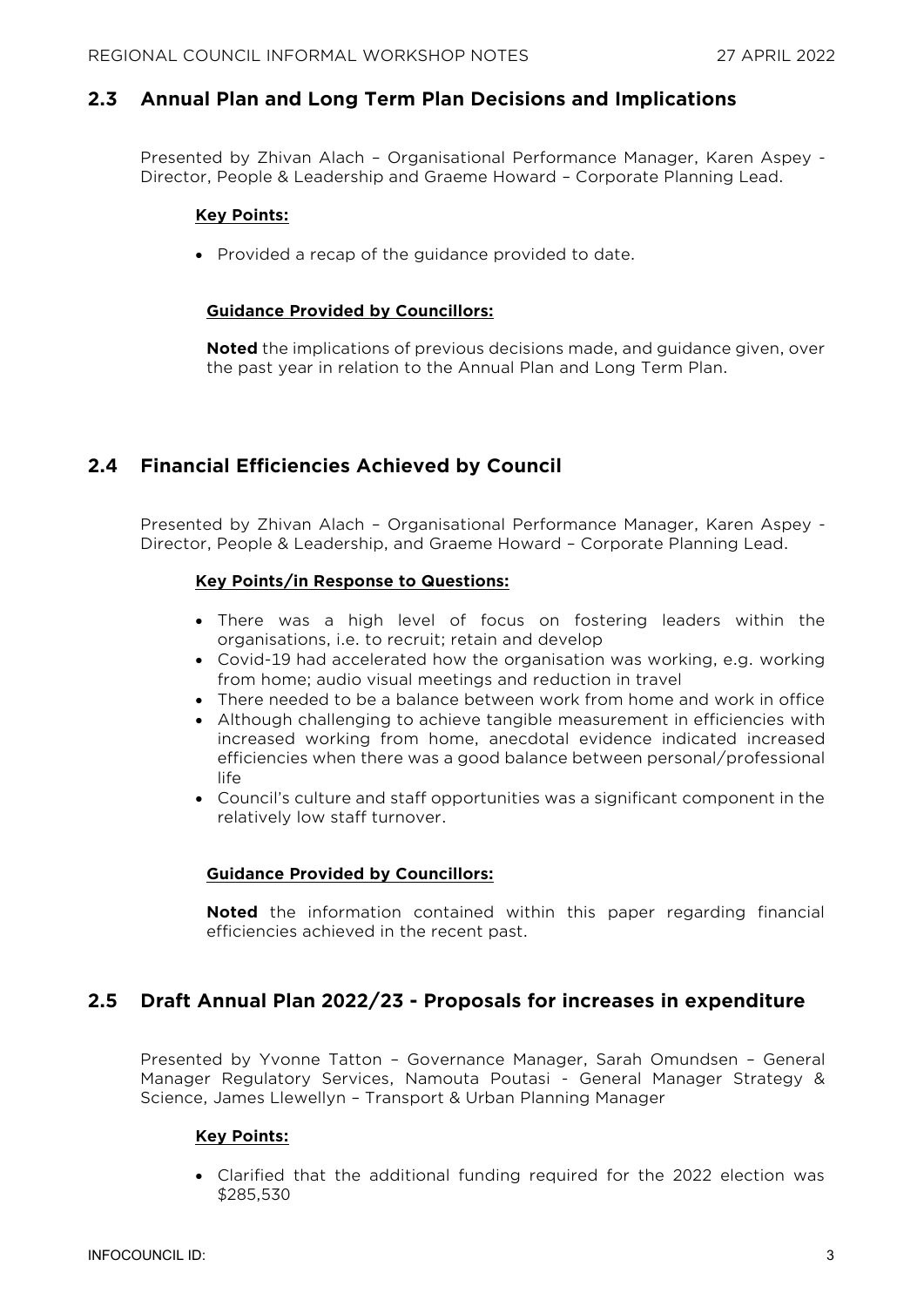- Provided an outline of the process for requests for additional funding towards the Regional Search & Rescue Services (RSRS)
- Noted that Tauranga City Council had a contract in place with Surf Life Saving, which was ratepayer funded.

#### **Key Points Chief Executive:**

- Provided an outline of the current situation with regards to the temporary bus interchange required when the Tauranga Civic Centre demolition commenced
- The current business model meant Tauranga City Council funded the public transport interchange and infrastructure, with Regional Council funding the bus service
- There were ongoing safety concerns at the Willow Street bus interchange due to antisocial/aggressive behaviour
- The bus service was currently operating at lower levels of service (weekend schedule) triggered by the Omicron outbreak and the shortage of drivers
- Public transport patronage had not met the projections, largely due to Omicron.

#### **Key Points - Members:**

- Suggested approaching Department of Internal Affairs regarding possible cost contribution towards the additional election costs due to the continued appointment of Tauranga Commissioners, i.e. no election in 2022
- Concerned that Tauranga ratepayers were paying rates for the RSRS, yet received less benefit than other parts of the region
- Access for those with mobility issues to the temporary bus interchange to be located in Durham Street was critical and needed to form part of any negotiations between the various parties.

#### **Guidance Provided by Councillors:**

- 1. **Approved** Increased Local Government Election costs for 2022, whether to include additional \$285,350 operational expenditure in the draft AP 2022/23 budget, *funded through General Rates*.
- 2. **Declined** Regional Safety and Rescue Services Funding, whether to include additional RSRS grant funding of \$51,000 in the draft AP 2022/23 budget, *funded via the RSRS Targeted rate.*
- 3. **Noted** the potential expenditure that is expected to come to Council for decision at the Annual Plan Deliberations meeting scheduled for 18 May 2022 relating to:
	- a) Sustainable Homes Scheme Loans;
	- b) Tauranga CBD interchange, additional \$343,000 of operational expenditure is anticipated for a full year, while the temporary Bus interchange is in operation.

The timing, and the uncertainty of the net effect on overall costs, means that it is suggested that this is funded through reprioritisation of existing budgets rather than an increasing Transport Targeted Rates in 2022/23.